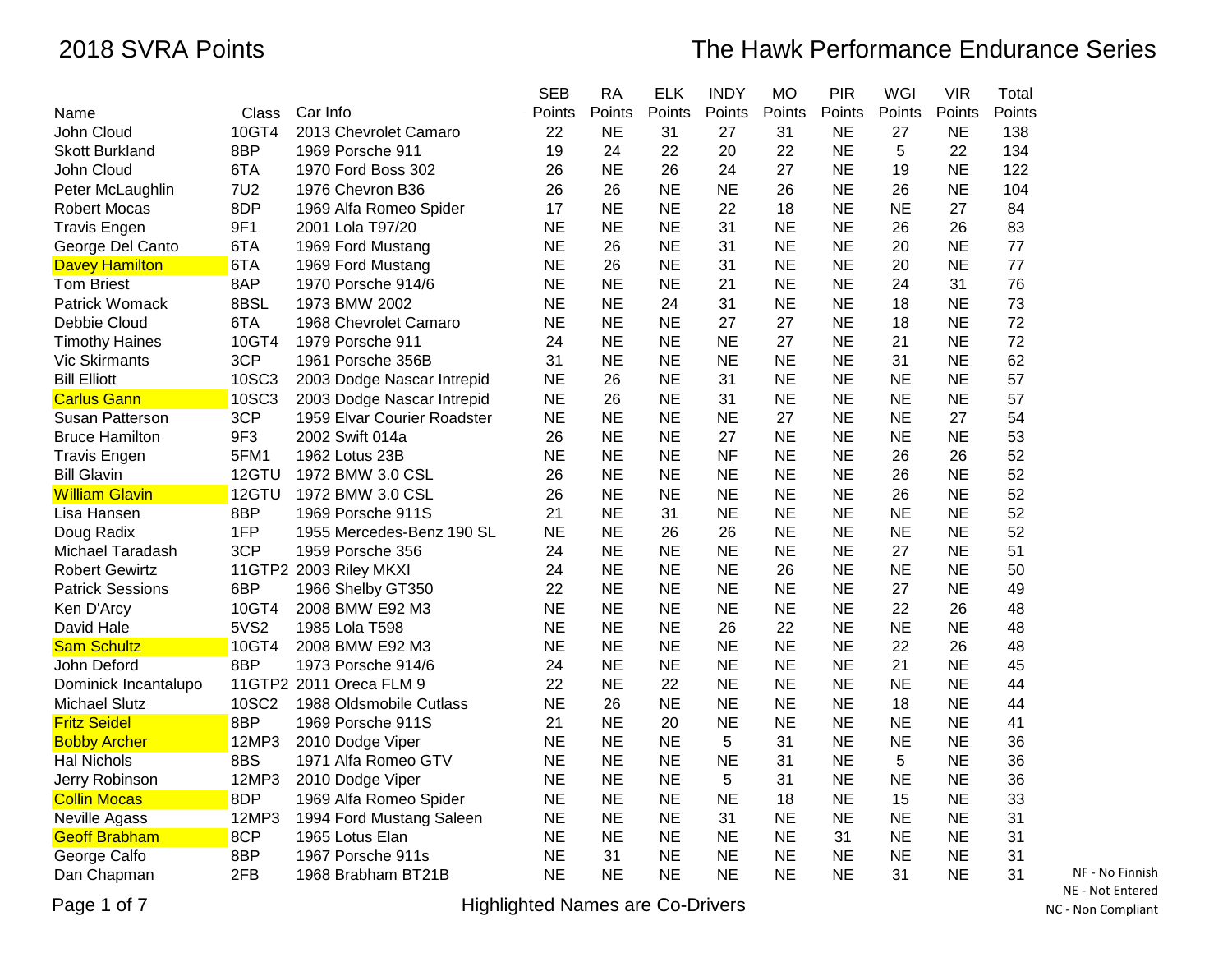|                        |        |                                 | <b>SEB</b> | <b>RA</b> | <b>ELK</b> | <b>INDY</b> | <b>MO</b> | <b>PIR</b> | WGI       | <b>VIR</b> | Total  |
|------------------------|--------|---------------------------------|------------|-----------|------------|-------------|-----------|------------|-----------|------------|--------|
| Name                   | Class  | Car Info                        | Points     | Points    | Points     | Points      | Points    | Points     | Points    | Points     | Points |
| <b>Reese Cox</b>       | 12MP3  | 1994 Ford Mustang Saleen        | <b>NE</b>  | <b>NE</b> | <b>NE</b>  | 31          | <b>NE</b> | <b>NE</b>  | ΝE        | <b>NE</b>  | 31     |
| <b>Kurt DelBene</b>    | 5FM2   | 1960 Lola MK1                   | <b>NE</b>  | <b>NE</b> | NE         | <b>NE</b>   | <b>NE</b> | 31         | <b>NE</b> | <b>NE</b>  | 31     |
| Dean DeSantis          | 6AP    | 1969 Porsche 911S               | <b>NE</b>  | <b>NE</b> | <b>NE</b>  | <b>NE</b>   | <b>NE</b> | <b>NE</b>  | 31        | <b>NE</b>  | 31     |
| <b>Chris Dyson</b>     | 10GT4  | 2011 Mercedes SLS               | <b>NE</b>  | <b>NE</b> | <b>NE</b>  | <b>NE</b>   | <b>NE</b> | <b>NE</b>  | 31        | <b>NE</b>  | 31     |
| Ron Hornig             | 8CP    | 1965 Lotus Elan                 | <b>NE</b>  | <b>NE</b> | <b>NE</b>  | <b>NE</b>   | <b>NE</b> | 31         | <b>NE</b> | <b>NE</b>  | 31     |
| <b>Tom Kirk</b>        | 10GT3  | 1995 Porsche 993                | 31         | <b>NE</b> | <b>NE</b>  | <b>NE</b>   | <b>NE</b> | <b>NE</b>  | <b>NE</b> | <b>NE</b>  | 31     |
| Eric Lux               | 10GT4  | 2011 Mercedes SLS               | <b>NE</b>  | <b>NE</b> | <b>NE</b>  | <b>NE</b>   | <b>NE</b> | <b>NE</b>  | 31        | <b>NE</b>  | 31     |
| <b>Frank Marcum</b>    | 6BP    | 1966 Ford GT350                 | <b>NE</b>  | <b>NE</b> | <b>NE</b>  | <b>NE</b>   | 31        | <b>NE</b>  | <b>NE</b> | <b>NE</b>  | 31     |
| <b>Steve McCaughey</b> | 5FM2   | 1960 Lola MK1                   | <b>NE</b>  | <b>NE</b> | <b>NE</b>  | <b>NE</b>   | <b>NE</b> | 31         | <b>NE</b> | <b>NE</b>  | 31     |
| <b>Rick Mooney</b>     | 6BP    | 1968 Chevrolet Corvette Roadste | <b>NE</b>  | <b>NE</b> | <b>NE</b>  | <b>NE</b>   | <b>NE</b> | <b>NE</b>  | 31        | <b>NE</b>  | 31     |
| <b>Ray Nichols</b>     | 8BS    | 1971 Alfa Romeo GTV             | <b>NE</b>  | <b>NE</b> | <b>NE</b>  | <b>NE</b>   | 31        | <b>NE</b>  | <b>NE</b> | <b>NE</b>  | 31     |
| Jerry Peters           | 8AP    | 1970 Porsche 914/6 GT           | 31         | <b>NE</b> | <b>NE</b>  | <b>NE</b>   | <b>NE</b> | <b>NE</b>  | <b>NE</b> | <b>NE</b>  | 31     |
| <b>Brady Refenning</b> | 8AP    | 1970 Porsche 914/6 GT           | 31         | <b>NE</b> | <b>NE</b>  | <b>NE</b>   | <b>NE</b> | <b>NE</b>  | <b>NE</b> | <b>NE</b>  | 31     |
| John Reisman           |        | 11GTP2 2012 Coyote Corvette DP  | 31         | <b>NE</b> | <b>NE</b>  | <b>NE</b>   | <b>NE</b> | <b>NE</b>  | <b>NE</b> | <b>NE</b>  | 31     |
| <b>Jeff Rocco</b>      | 6BP    | 1966 Ford GT350                 | <b>NE</b>  | <b>NE</b> | <b>NE</b>  | <b>NE</b>   | 31        | <b>NE</b>  | <b>NE</b> | <b>NE</b>  | 31     |
| Mayo Smith             | 8AP    | 1972 Porsche 911RS              | <b>NE</b>  | <b>NE</b> | NE         | <b>NE</b>   | <b>NE</b> | <b>NE</b>  | 31        | <b>NE</b>  | 31     |
| <b>Nathan Thompson</b> | 2FB    | 1968 Brabham BT21B              | <b>NE</b>  | <b>NE</b> | <b>NE</b>  | <b>NE</b>   | <b>NE</b> | <b>NE</b>  | 31        | <b>NE</b>  | 31     |
| Thomas Warner          | 3CP    | 1959 Porsche 356                | <b>NE</b>  | <b>NE</b> | <b>NE</b>  | <b>NE</b>   | 31        | <b>NE</b>  | <b>NE</b> | <b>NE</b>  | 31     |
| Dylan Wittenauer       | 1 Mini | 1972 Austin Mini 1000           | <b>NE</b>  | <b>NE</b> | <b>NE</b>  | <b>NE</b>   | <b>NE</b> | <b>NE</b>  | 31        | <b>NE</b>  | 31     |
| <b>Ron Zitza</b>       | 10GT3  | 1995 Porsche 993                | 31         | <b>NE</b> | <b>NE</b>  | <b>NE</b>   | <b>NE</b> | <b>NE</b>  | <b>NE</b> | <b>NE</b>  | 31     |
| Tom Brown              | 1FP    | 1963 Triumph Spitfire           | <b>NE</b>  | <b>NE</b> | <b>NE</b>  | <b>NE</b>   | <b>NE</b> | <b>NE</b>  | <b>NE</b> | 31         | 31     |
| Erik Wood              | 3EP    | 1971 Alfa Romeo Spider          | <b>NE</b>  | <b>NE</b> | <b>NE</b>  | <b>NE</b>   | <b>NE</b> | <b>NE</b>  | <b>NE</b> | 31         | 31     |
| Steven Davison         | 10GT4  | 2009 Aston Martin GT4           | 5          | <b>NE</b> | <b>NE</b>  | <b>NE</b>   | <b>NE</b> | <b>NE</b>  | 24        | <b>NE</b>  | 29     |
| George F. Balbach      | 8AP    | 1966 Porsche 911                | <b>NE</b>  | <b>NE</b> | 27         | <b>NE</b>   | <b>NE</b> | <b>NE</b>  | <b>NE</b> | <b>NE</b>  | 27     |
| <b>Mark Bennett</b>    | 12MP1  | 1972 Porsche 914-6              | <b>NE</b>  | <b>NE</b> | <b>NE</b>  | <b>NE</b>   | 27        | <b>NE</b>  | <b>NE</b> | <b>NE</b>  | 27     |
| <b>Dick Danielson</b>  | 10GT4  | 2012 Chevrolet Camaro           | <b>NE</b>  | <b>NE</b> | 27         | <b>NE</b>   | <b>NE</b> | <b>NE</b>  | <b>NE</b> | <b>NE</b>  | 27     |
| CH DeHaan              | 6AP    | 1973 Porsche 911 RSR            | <b>NE</b>  | <b>NE</b> | <b>NE</b>  | <b>NE</b>   | <b>NE</b> | <b>NE</b>  | 27        | <b>NE</b>  | 27     |
| <b>Andrew Doll</b>     | 8CP    | 1970 Datsun 240Z                | <b>NE</b>  | <b>NE</b> | <b>NE</b>  | <b>NE</b>   | 27        | <b>NE</b>  | <b>NE</b> | <b>NE</b>  | 27     |
| <b>Travis Engen</b>    |        | 11GTP2 2005 Audi R8 LMP         | 27         | <b>NE</b> | <b>NE</b>  | <b>NE</b>   | <b>NE</b> | <b>NE</b>  | <b>NE</b> | <b>NE</b>  | 27     |
| Joey Essma             | 8CP    | 1972 Porsche 911                | <b>NE</b>  | <b>NE</b> | <b>NE</b>  | 27          | <b>NE</b> | <b>NE</b>  | <b>NE</b> | <b>NE</b>  | 27     |
| <b>Terry Forland</b>   | 8BS    | 1970 BMW 2002                   | <b>NE</b>  | <b>NE</b> | <b>NE</b>  | <b>NE</b>   | <b>NE</b> | 27         | <b>NE</b> | <b>NE</b>  | 27     |
| Gregg Frey             | 8AP    | 1970 Porsche 914/6              | <b>NE</b>  | <b>NE</b> | <b>NE</b>  | <b>NE</b>   | <b>NE</b> | <b>NE</b>  | 27        | <b>NE</b>  | 27     |
| <b>Henry Gilbert</b>   | 10GT4  | 2002 Chevrolet Corvette         | 27         | <b>NE</b> | NE         | <b>NE</b>   | <b>NE</b> | <b>NE</b>  | <b>NE</b> | <b>NE</b>  | 27     |
| Will Hubbell           | 10GT4  | 2002 Chevrolet Corvette         | 27         | <b>NE</b> | NE         | <b>NE</b>   | <b>NE</b> | <b>NE</b>  | <b>NE</b> | <b>NE</b>  | 27     |
| Thor Johnson           | 5FM2   | 1959 Lotus 17                   | <b>NE</b>  | <b>NE</b> | <b>NE</b>  | <b>NE</b>   | <b>NE</b> | 27         | <b>NE</b> | <b>NE</b>  | 27     |
| <b>Don Knowles</b>     | 12MP3  | 2002 BMW M3                     | <b>NE</b>  | <b>NE</b> | <b>NE</b>  | 27          | <b>NE</b> | <b>NE</b>  | <b>NE</b> | <b>NE</b>  | 27     |
| Howard Liebengood      | 12MP3  | 2002 BMW M3                     | <b>NE</b>  | <b>NE</b> | <b>NE</b>  | 27          | <b>NE</b> | <b>NE</b>  | <b>NE</b> | <b>NE</b>  | 27     |
| Juan Lopez-Santini     | 8BP    | 1969 Porsche 911S               | 27         | <b>NE</b> | <b>NE</b>  | <b>NE</b>   | <b>NE</b> | <b>NE</b>  | <b>NE</b> | <b>NE</b>  | 27     |
| <b>Ray Nichols</b>     | 8BS    | 1971 Alfa Romeo GTV             | <b>NE</b>  | <b>NE</b> | <b>NE</b>  | <b>NE</b>   | <b>NE</b> | <b>NE</b>  | 27        | <b>NE</b>  | 27     |
| <b>Marcus Pillion</b>  | 3CP    | 1960 Porsche 356B Coupe         | 27         | <b>NE</b> | <b>NE</b>  | <b>NE</b>   | <b>NE</b> | <b>NE</b>  | <b>NE</b> | <b>NE</b>  | 27     |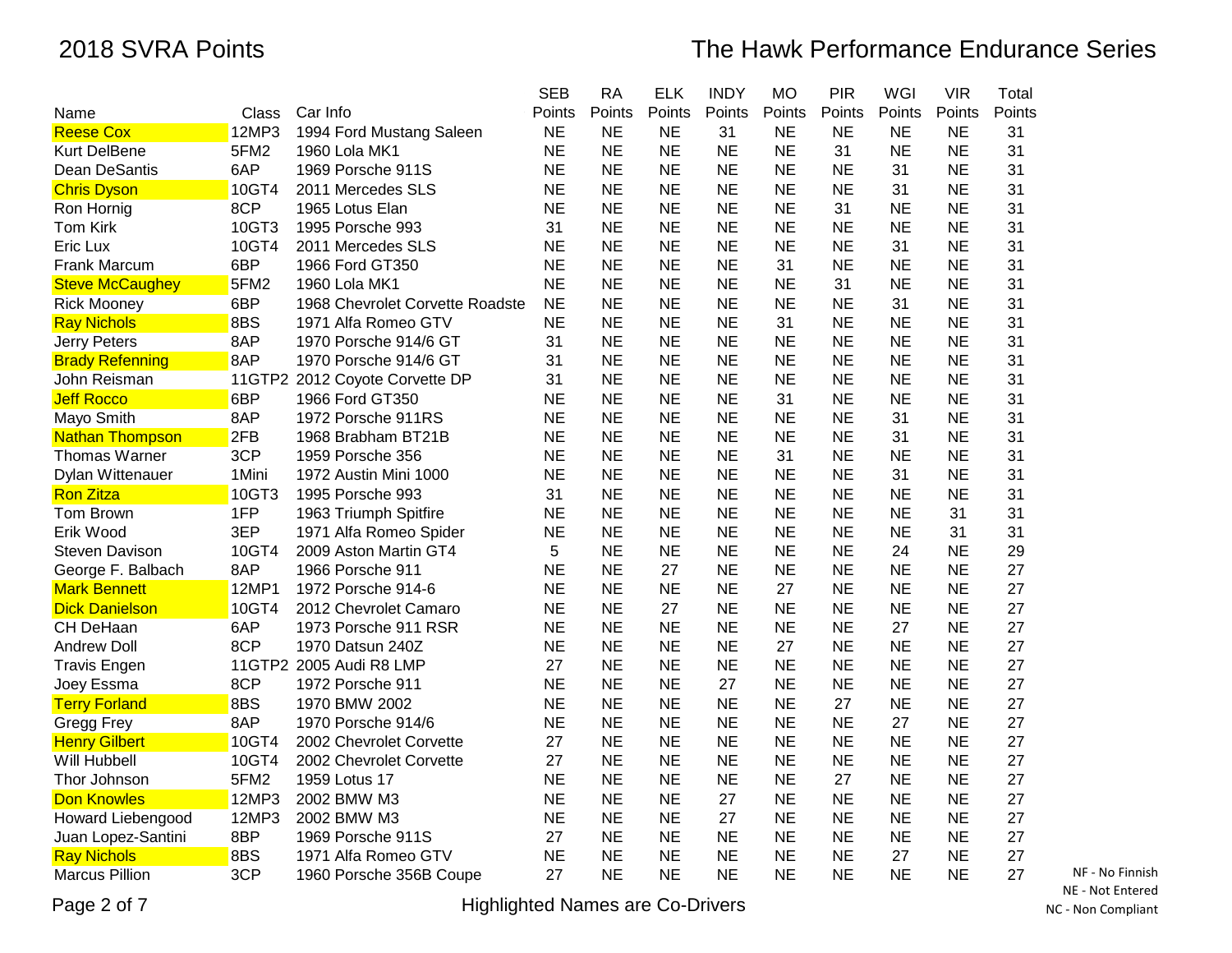|                          |                  |                               | <b>SEB</b> | <b>RA</b> | <b>ELK</b> | <b>INDY</b> | <b>MO</b> | <b>PIR</b> | WGI       | <b>VIR</b> | Total  |
|--------------------------|------------------|-------------------------------|------------|-----------|------------|-------------|-----------|------------|-----------|------------|--------|
| Name                     | Class            | Car Info                      | Points     | Points    | Points     | Points      | Points    | Points     | Points    | Points     | Points |
| <b>Jennifer Pillion</b>  | 3CP              | 1960 Porsche 356B Coupe       | 27         | <b>NE</b> | <b>NE</b>  | <b>NE</b>   | <b>NE</b> | <b>NE</b>  | <b>NE</b> | <b>NE</b>  | 27     |
| <b>Byron Sanborn</b>     | 5FM2             | 1959 Lotus 17                 | <b>NE</b>  | <b>NE</b> | <b>NE</b>  | <b>NE</b>   | <b>NE</b> | 27         | <b>NE</b> | <b>NE</b>  | 27     |
| <b>Gary Schultz</b>      | 12MP1            | 1972 Porsche 914-6            | <b>NE</b>  | <b>NE</b> | <b>NE</b>  | <b>NE</b>   | 27        | <b>NE</b>  | <b>NE</b> | <b>NE</b>  | 27     |
| <b>Lynn St James</b>     | 9F1              | 2008 Dallara Infinity         | <b>NE</b>  | <b>NE</b> | <b>NE</b>  | 27          | <b>NE</b> | <b>NE</b>  | <b>NE</b> | <b>NE</b>  | 27     |
| James Stiehr             | 2FF              | 1969 Winkelmann WDF1          | <b>NE</b>  | <b>NE</b> | <b>NE</b>  | <b>NE</b>   | <b>NE</b> | <b>NE</b>  | 27        | <b>NE</b>  | 27     |
| Joe Sullivan             | 8BP              | 1989 Porsche 944 s2           | <b>NE</b>  | 27        | <b>NE</b>  | <b>NE</b>   | <b>NE</b> | <b>NE</b>  | <b>NE</b> | <b>NE</b>  | 27     |
| <b>Joey Sullivan</b>     | 8BP              | 1989 Porsche 944 s2           | <b>NE</b>  | 27        | <b>NE</b>  | <b>NE</b>   | <b>NE</b> | <b>NE</b>  | <b>NE</b> | <b>NE</b>  | 27     |
| Patrick Utt              | 10GT4            | 2012 Chevrolet Camaro         | <b>NE</b>  | <b>NE</b> | 27         | <b>NE</b>   | <b>NE</b> | <b>NE</b>  | <b>NE</b> | <b>NE</b>  | 27     |
| <b>Curt Vogt</b>         | 10GT4            | 2013 Chevrolet Camaro         | <b>NE</b>  | <b>NE</b> | <b>NE</b>  | 27          | <b>NE</b> | <b>NE</b>  | <b>NE</b> | <b>NE</b>  | 27     |
| <b>Steve Walker</b>      | 8BS              | 1970 BMW 2002                 | <b>NE</b>  | <b>NE</b> | <b>NE</b>  | <b>NE</b>   | <b>NE</b> | 27         | <b>NE</b> | <b>NE</b>  | 27     |
| John Wittenauer          | 1Mini            | 1964 Morris Mini Cooper S     | <b>NE</b>  | <b>NE</b> | <b>NE</b>  | <b>NE</b>   | <b>NE</b> | <b>NE</b>  | 27        | <b>NE</b>  | 27     |
| <b>Ron Zitza</b>         | 8AP              | 1970 Porsche 914/6            | <b>NE</b>  | <b>NE</b> | <b>NE</b>  | <b>NE</b>   | <b>NE</b> | <b>NE</b>  | 27        | <b>NE</b>  | 27     |
| <b>Dave Handy</b>        | 3CP              | 1959 Elvar Courier Roadster   | <b>NE</b>  | <b>NE</b> | <b>NE</b>  | <b>NE</b>   | <b>NE</b> | <b>NE</b>  | <b>NE</b> | 27         | 27     |
| Russell Jones            | 1FP              | 1968 Alfa Romeo GTV           | <b>NE</b>  | <b>NE</b> | <b>NE</b>  | <b>NE</b>   | <b>NE</b> | <b>NE</b>  | <b>NE</b> | 27         | 27     |
| Jeff Boston              | 5S <sub>2</sub>  | 1990 Lola T90/90              | <b>NE</b>  | <b>NE</b> | 26         | <b>NE</b>   | <b>NE</b> | <b>NE</b>  | <b>NE</b> | <b>NE</b>  | 26     |
| Mark Brannon             |                  | 11GTP3 2007 Elan DP02         | <b>NE</b>  | <b>NE</b> | <b>NE</b>  | 26          | <b>NE</b> | <b>NE</b>  | <b>NE</b> | <b>NE</b>  | 26     |
| <b>Randy Buck</b>        | <b>7U2</b>       | 1973 Chevron B 26             | <b>NE</b>  | <b>NE</b> | <b>NE</b>  | 26          | <b>NE</b> | <b>NE</b>  | <b>NE</b> | <b>NE</b>  | 26     |
| <b>Tony Burgess</b>      |                  | 11GTP2 2007 Lola B06110       | <b>NE</b>  | 26        | <b>NE</b>  | <b>NE</b>   | <b>NE</b> | <b>NE</b>  | <b>NE</b> | <b>NE</b>  | 26     |
| <b>Colin Comer</b>       | 6BP              | 1965 Chevrolet Corvette       | <b>NE</b>  | <b>NE</b> | 26         | <b>NE</b>   | <b>NE</b> | <b>NE</b>  | <b>NE</b> | <b>NE</b>  | 26     |
| Jonathan DeGaynor        | 4BM              | 1959 Devin JM Mk1 Special     | <b>NE</b>  | <b>NE</b> | <b>NE</b>  | <b>NE</b>   | 26        | <b>NE</b>  | <b>NE</b> | <b>NE</b>  | 26     |
| <b>Chris Dyson</b>       |                  | 11GTP2 2007 Lola B06110       | <b>NE</b>  | 26        | <b>NE</b>  | <b>NE</b>   | <b>NE</b> | <b>NE</b>  | <b>NE</b> | <b>NE</b>  | 26     |
| <b>Charles Espenlaub</b> | 12GTO            | 1973 Porsche 911              | <b>NE</b>  | <b>NE</b> | <b>NE</b>  | <b>NE</b>   | 26        | <b>NE</b>  | <b>NE</b> | <b>NE</b>  | 26     |
| <b>Chris Fennell</b>     | 6BP              | 1965 Chevrolet Corvette       | <b>NE</b>  | <b>NE</b> | 26         | <b>NE</b>   | <b>NE</b> | <b>NE</b>  | <b>NE</b> | <b>NE</b>  | 26     |
| <b>Kurt Fischer</b>      | 5VS2             | 1987 Swift DB2                | <b>NE</b>  | <b>NF</b> | <b>NE</b>  | <b>NE</b>   | <b>NE</b> | <b>NE</b>  | 26        | <b>NE</b>  | 26     |
| <b>Eric Fischer</b>      | 5VS2             | 1987 Swift DB2                | <b>NE</b>  | <b>NF</b> | <b>NE</b>  | <b>NE</b>   | <b>NE</b> | <b>NE</b>  | 26        | <b>NE</b>  | 26     |
| Karlo Flores             | 3EP              | 1959 Austin Healey Sprite     | <b>NE</b>  | <b>NE</b> | <b>NE</b>  | <b>NE</b>   | <b>NE</b> | 26         | <b>NE</b> | <b>NE</b>  | 26     |
| <b>Justin Frick</b>      | <b>7U2</b>       | 1980 March 822                | <b>NE</b>  | <b>NE</b> | <b>NE</b>  | <b>NE</b>   | 26        | <b>NE</b>  | <b>NE</b> | <b>NE</b>  | 26     |
| Jeff Gerken              | 5HS <sub>2</sub> | 1983 March S2000              | <b>NE</b>  | <b>NE</b> | <b>NE</b>  | <b>NE</b>   | <b>NE</b> | 26         | <b>NE</b> | <b>NE</b>  | 26     |
| Juan Gonzalez            |                  | 11GTP2 2007 Pescarolo 01 Judd | <b>NE</b>  | <b>NE</b> | 26         | <b>NE</b>   | <b>NE</b> | <b>NE</b>  | <b>NE</b> | <b>NE</b>  | 26     |
| <b>Bradley Gray</b>      | 12MP3            | 2004 Mustang Cobra            | <b>NE</b>  | <b>NE</b> | <b>NE</b>  | <b>NE</b>   | <b>NE</b> | 26         | <b>NE</b> | <b>NE</b>  | 26     |
| <b>Gray Gregory</b>      | <b>7U2</b>       | 1973 Chevron B 26             | <b>NE</b>  | <b>NE</b> | <b>NE</b>  | 26          | <b>NE</b> | <b>NE</b>  | <b>NE</b> | <b>NE</b>  | 26     |
| Chip Halverson           | <b>7U2</b>       | 1976 Chevron B36              | 26         | <b>NE</b> | <b>NE</b>  | <b>NE</b>   | <b>NE</b> | <b>NE</b>  | <b>NE</b> | <b>NE</b>  | 26     |
| <b>Cameron Healy</b>     | 10GT3            | 1977 Porsche 911 RSR          | <b>NE</b>  | <b>NE</b> | <b>NE</b>  | <b>NE</b>   | <b>NE</b> | 26         | <b>NE</b> | <b>NE</b>  | 26     |
| <b>Mark Hopkins</b>      | <b>SM</b>        | 1990 Mazda Miata              | <b>NE</b>  | <b>NE</b> | <b>NE</b>  | <b>NE</b>   | 26        | <b>NE</b>  | <b>NE</b> | <b>NE</b>  | 26     |
| James Jackson            | 3CP              | 1964 Porsche 356              | <b>NE</b>  | <b>NE</b> | 26         | <b>NE</b>   | <b>NE</b> | <b>NE</b>  | <b>NE</b> | <b>NE</b>  | 26     |
| <b>Michael Kaleel</b>    | 5FM1             | 1964 Lotus 23B                | <b>NE</b>  | <b>NE</b> | <b>NE</b>  | <b>NE</b>   | 26        | <b>NE</b>  | <b>NE</b> | <b>NE</b>  | 26     |
| <b>Thomas Kane</b>       | 5HS <sub>2</sub> | 1983 Tiga SC83                | <b>NE</b>  | <b>NE</b> | <b>NE</b>  | <b>NE</b>   | 26        | <b>NE</b>  | <b>NE</b> | <b>NF</b>  | 26     |
| <b>Matthew Kane</b>      | 5HS2             | 1983 Tiga SC83                | <b>NE</b>  | <b>NE</b> | <b>NE</b>  | <b>NE</b>   | 26        | <b>NE</b>  | <b>NE</b> | <b>NF</b>  | 26     |
| <b>Tonis Kasemets</b>    | 9F3              | 2002 Swift 014a               | 26         | <b>NE</b> | <b>NE</b>  | <b>NE</b>   | <b>NE</b> | <b>NE</b>  | <b>NE</b> | <b>NE</b>  | 26     |
| <b>Butch Leitzinger</b>  |                  | 11GTP2 2007 Pescarolo 01 Judd | <b>NE</b>  | <b>NE</b> | 26         | <b>NE</b>   | <b>NE</b> | <b>NE</b>  | <b>NE</b> | <b>NE</b>  | 26     |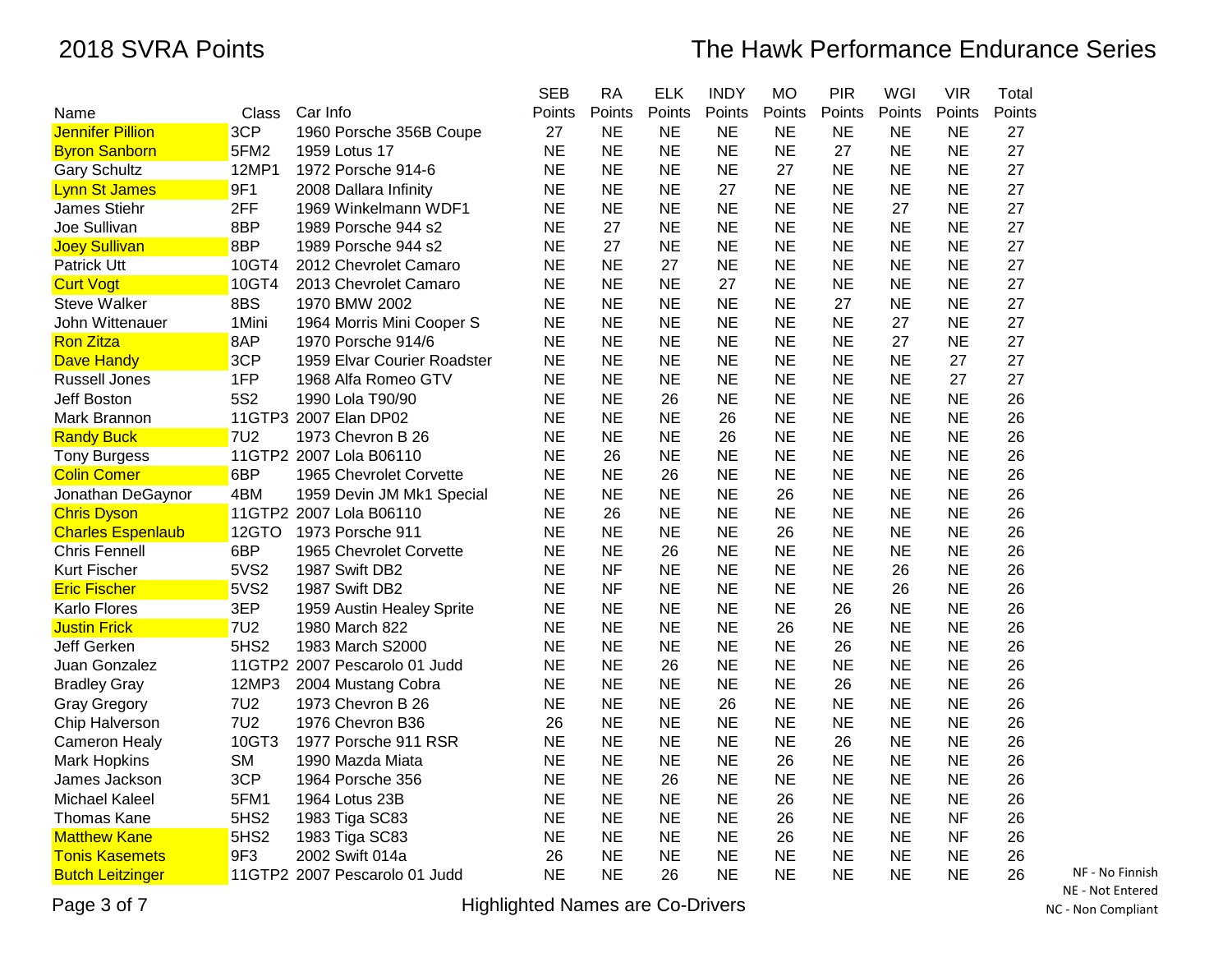|                          |            |                                  | <b>SEB</b> | <b>RA</b> | <b>ELK</b> | <b>INDY</b> | <b>MO</b> | <b>PIR</b> | WGI       | <b>VIR</b> | Total  |
|--------------------------|------------|----------------------------------|------------|-----------|------------|-------------|-----------|------------|-----------|------------|--------|
| Name                     | Class      | Car Info                         | Points     | Points    | Points     | Points      | Points    | Points     | Points    | Points     | Points |
| Eric Lux                 | 12GTO      | 1973 Porsche 911                 | <b>NE</b>  | <b>NE</b> | <b>NE</b>  | <b>NE</b>   | 26        | <b>NE</b>  | <b>NE</b> | <b>NE</b>  | 26     |
| Andrew Manganaro         | 1CS        | 1972 Alfa Romeo GTA              | <b>NE</b>  | <b>NE</b> | <b>NE</b>  | <b>NE</b>   | 26        | <b>NE</b>  | <b>NE</b> | <b>NE</b>  | 26     |
| <b>Jeff Mitchell</b>     | 6AP        | 1974 Porsche 911                 | <b>NE</b>  | <b>NE</b> | <b>NE</b>  | <b>NE</b>   | 26        | <b>NE</b>  | <b>NE</b> | <b>NE</b>  | 26     |
| John Murray              | 12MP1      | 1973 Datsun 260Z                 | <b>NE</b>  | <b>NE</b> | <b>NE</b>  | <b>NE</b>   | <b>NE</b> | 26         | <b>NE</b> | <b>NE</b>  | 26     |
| Zach Naze                | 3CP        | 1969 Datsun 2000                 | <b>NE</b>  | <b>NE</b> | <b>NE</b>  | 26          | <b>NE</b> | <b>NE</b>  | <b>NE</b> | <b>NE</b>  | 26     |
| <b>Dennis Olthoff</b>    | 10SC2      | 1988 Oldsmobile Cutlass          | <b>NE</b>  | 26        | <b>NE</b>  | <b>NE</b>   | <b>NE</b> | NE         | <b>NE</b> | <b>NE</b>  | 26     |
| <b>Jim Pace</b>          | <b>7U2</b> | 1980 March 822                   | <b>NE</b>  | 26        | <b>NE</b>  | <b>NE</b>   | <b>NE</b> | <b>NE</b>  | <b>NE</b> | <b>NE</b>  | 26     |
| Joel Quadracci           | 9F1        | 1997 Lola T97/20                 | <b>NE</b>  | <b>NE</b> | 26         | <b>NE</b>   | <b>NE</b> | <b>NE</b>  | <b>NE</b> | <b>NE</b>  | 26     |
| <b>Steve Scullen</b>     |            | 11GTP3 2007 Lola B07/18 LMP1     | <b>NE</b>  | <b>NE</b> | <b>NE</b>  | <b>NE</b>   | <b>NE</b> | <b>NE</b>  | 26        | <b>NE</b>  | 26     |
| Allan Thom               | 3EP        | 1965 Alfa Romeo Giulia TI        | <b>NE</b>  | <b>NE</b> | 26         | <b>NE</b>   | <b>NE</b> | <b>NE</b>  | <b>NE</b> | <b>NE</b>  | 26     |
| <b>Randy Williams</b>    | 4AP        | 1966 Jaguar XKE                  | <b>NE</b>  | <b>NE</b> | <b>NE</b>  | <b>NE</b>   | <b>NE</b> | <b>NE</b>  | 26        | <b>NE</b>  | 26     |
| Justin Withoff           | 5SRF       | 1990 SRF3                        | <b>NE</b>  | <b>NE</b> | <b>NE</b>  | 26          | <b>NE</b> | <b>NE</b>  | <b>NE</b> | <b>NF</b>  | 26     |
| <b>Bart Wolf</b>         | 5S2        | 1990 Lola T90/90                 | <b>NE</b>  | <b>NE</b> | 26         | <b>NE</b>   | <b>NE</b> | <b>NE</b>  | <b>NE</b> | <b>NE</b>  | 26     |
| Lawrence Huang           |            | 11GTP2 2009 Oreca FLM 09         | NE         | <b>NE</b> | <b>NE</b>  | NE.         | <b>NE</b> | <b>NE</b>  | <b>NE</b> | 26         | 26     |
| Michael Hummel           | 2CF        | 1979 Crossle 35F                 | <b>NE</b>  | <b>NE</b> | <b>NE</b>  | <b>NE</b>   | <b>NE</b> | <b>NE</b>  | <b>NE</b> | 26         | 26     |
| <b>Eric Langbein</b>     | 2CF        | 1979 Crossle 35F                 | <b>NE</b>  | <b>NE</b> | <b>NE</b>  | <b>NE</b>   | <b>NE</b> | <b>NE</b>  | <b>NE</b> | 26         | 26     |
| James Acquilano          | 6BP        | 1965 Shelby Cobra                | <b>NE</b>  | <b>NE</b> | <b>NE</b>  | <b>NE</b>   | <b>NE</b> | <b>NE</b>  | 24        | <b>NE</b>  | 24     |
| Paul Bacon               | 10GT4      | 2005 Porsche GT3 Cup             | <b>NE</b>  | <b>NE</b> | <b>NE</b>  | 24          | <b>NE</b> | <b>NE</b>  | <b>NE</b> | <b>NE</b>  | 24     |
| Jeffrey Barbour          | 3DP        | 1964 MG B                        | <b>NE</b>  | <b>NE</b> | <b>NE</b>  | <b>NE</b>   | <b>NE</b> | <b>NE</b>  | 24        | <b>NE</b>  | 24     |
| <b>Matthew Barbour</b>   | 2FF        | 1969 Macon MR7B                  | <b>NE</b>  | <b>NE</b> | <b>NE</b>  | <b>NE</b>   | <b>NE</b> | <b>NE</b>  | 24        | <b>NE</b>  | 24     |
| <b>Jay Galpin</b>        | 2FF        | 1969 Macon MR7B                  | <b>NE</b>  | <b>NE</b> | <b>NE</b>  | <b>NE</b>   | <b>NE</b> | <b>NE</b>  | 24        | <b>NE</b>  | 24     |
| Greg Heacock             | 5SR        | 1967 Costin Nathan GT            | <b>NE</b>  | <b>NE</b> | <b>NE</b>  | <b>NE</b>   | <b>NE</b> | 24         | <b>NE</b> | <b>NE</b>  | 24     |
| <b>Bill Heifner</b>      | 10GT4      | 1993 Chevrolet Camaro IMSA       | <b>NE</b>  | <b>NE</b> | <b>NE</b>  | <b>NE</b>   | 24        | <b>NE</b>  | <b>NE</b> | <b>NE</b>  | 24     |
| David Huber              | 12GTU      | 1979 Datsun 280ZX                | <b>NE</b>  | <b>NE</b> | <b>NE</b>  | <b>NE</b>   | 24        | <b>NE</b>  | <b>NE</b> | <b>NE</b>  | 24     |
| Jim Lenehan              | 8CP        | 1976 Porsche 914/6               | <b>NE</b>  | <b>NE</b> | <b>NE</b>  | 24          | <b>NE</b> | <b>NE</b>  | <b>NE</b> | <b>NE</b>  | 24     |
| <b>Bob Macherioner</b>   | 8DP        | 1967 Alfa Duetto                 | <b>NE</b>  | <b>NE</b> | <b>NE</b>  | <b>NE</b>   | <b>NE</b> | 24         | <b>NE</b> | <b>NE</b>  | 24     |
| <b>Jerry Pillar</b>      | 8DP        | 1967 Alfa Duetto                 | <b>NE</b>  | <b>NE</b> | <b>NE</b>  | <b>NE</b>   | <b>NE</b> | 24         | <b>NE</b> | <b>NE</b>  | 24     |
| <b>David Russell</b>     | 4NC        | 1962 Jaguar E Type Coupe         | <b>NC</b>  | <b>NE</b> | <b>NE</b>  | <b>NE</b>   | <b>NE</b> | ΝE         | 24        | <b>NE</b>  | 24     |
| John Schrecker           | 3CP        | 1964 Porsche 356                 | <b>NE</b>  | <b>NE</b> | <b>NE</b>  | <b>NE</b>   | 24        | <b>NE</b>  | <b>NE</b> | <b>NE</b>  | 24     |
| <b>Bill Simer</b>        | 5SR        | 1967 Costin Nathan GT            | <b>NE</b>  | <b>NE</b> | <b>NE</b>  | <b>NE</b>   | <b>NE</b> | 24         | <b>NE</b> | <b>NE</b>  | 24     |
| Donald Wannagat          | 8RS        | 1973 Alfa Romeo GTV              | <b>NE</b>  | <b>NE</b> | <b>NE</b>  | <b>NE</b>   | 24        | <b>NE</b>  | <b>NE</b> | <b>NE</b>  | 24     |
| <b>Burt Levy</b>         | 3DP        | 1972 Porsche 914/4               | <b>NE</b>  | <b>NE</b> | <b>NE</b>  | <b>NE</b>   | <b>NE</b> | <b>NE</b>  | <b>NE</b> | 24         | 24     |
| <b>Edward Mettelman</b>  | 3DP        | 1972 Porsche 914/4               | <b>NE</b>  | <b>NE</b> | <b>NE</b>  | <b>NE</b>   | <b>NE</b> | <b>NE</b>  | <b>NE</b> | 24         | 24     |
| <b>Glenn Andrew</b>      | 10GT2      | 1995 Pontiac Grand Prix          | <b>NE</b>  | <b>NE</b> | <b>NE</b>  | 22          | <b>NE</b> | <b>NE</b>  | <b>NE</b> | <b>NE</b>  | 22     |
| <b>Peter Argetsinger</b> | 6BP        | 1966 Shelby GT350                | 22         | <b>NE</b> | <b>NE</b>  | <b>NE</b>   | <b>NE</b> | <b>NE</b>  | <b>NE</b> | <b>NE</b>  | 22     |
| <b>Burton August</b>     | 6BP        | 1966 Ford Mustang                | <b>NE</b>  | <b>NE</b> | <b>NE</b>  | <b>NE</b>   | <b>NE</b> | <b>NE</b>  | 22        | <b>NE</b>  | 22     |
| <b>Doug Boles</b>        | 10GT2      | 1995 Pontiac Grand Prix          | <b>NE</b>  | <b>NE</b> | <b>NE</b>  | 22          | <b>NE</b> | <b>NE</b>  | <b>NE</b> | <b>NE</b>  | 22     |
| John Burke               |            | 11GTP3 1999 Riley & Scott MK III | <b>NE</b>  | <b>NE</b> | <b>NE</b>  | <b>NE</b>   | <b>NE</b> | <b>NE</b>  | 22        | <b>NE</b>  | 22     |
| <b>Connor Burke</b>      |            | 11GTP3 1999 Riley & Scott MK III | <b>NE</b>  | <b>NE</b> | <b>NE</b>  | <b>NE</b>   | <b>NE</b> | <b>NE</b>  | 22        | <b>NE</b>  | 22     |
| Daniel Caggiano          | 8BS        | 1973 Datsun 510                  | 22         | <b>NE</b> | <b>NE</b>  | <b>NE</b>   | <b>NE</b> | <b>NE</b>  | <b>NE</b> | <b>NE</b>  | 22     |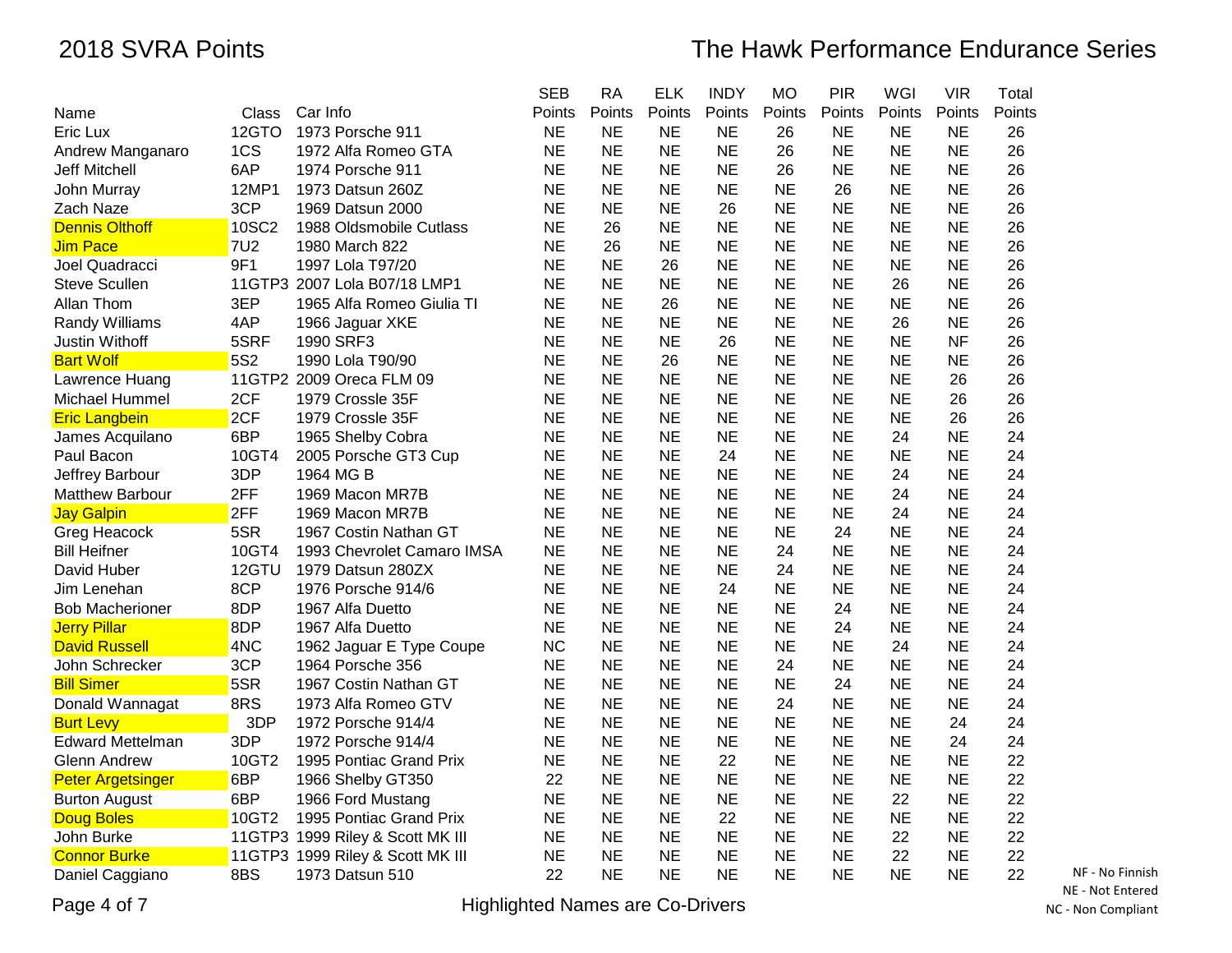|                              |       |                                   | <b>SEB</b> | <b>RA</b> | <b>ELK</b> | <b>INDY</b> | <b>MO</b> | <b>PIR</b> | WGI       | <b>VIR</b> | Total  |
|------------------------------|-------|-----------------------------------|------------|-----------|------------|-------------|-----------|------------|-----------|------------|--------|
| Name                         | Class | Car Info                          | Points     | Points    | Points     | Points      | Points    | Points     | Points    | Points     | Points |
| Marc Cendron                 | 5FM2  | 1957 Tojeiro Sports Racer         | <b>NE</b>  | <b>NE</b> | <b>NE</b>  | <b>NE</b>   | <b>NE</b> | <b>NE</b>  | 22        | <b>NE</b>  | 22     |
| <b>Steven Davison</b>        | 4NC   | 1962 Jaguar E Type Coupe          | <b>NC</b>  | <b>NE</b> | <b>NE</b>  | <b>NE</b>   | <b>NE</b> | <b>NE</b>  | 22        | NE         | 22     |
| <b>Andrew Eagan</b>          | 8BP   | 1964 Lotus Elan 26R               | <b>NE</b>  | 22        | <b>NE</b>  | <b>NE</b>   | <b>NE</b> | <b>NE</b>  | <b>NE</b> | <b>NE</b>  | 22     |
| <b>Jeff Fisher</b>           | 8BP   | 1964 Lotus Elan 26R               | <b>NE</b>  | 22        | <b>NE</b>  | <b>NE</b>   | <b>NE</b> | <b>NE</b>  | <b>NE</b> | <b>NE</b>  | 22     |
| <b>Rex Gunning</b>           | 5VS2  | 1985 Lola T598                    | <b>NE</b>  | <b>NE</b> | <b>NE</b>  | <b>NE</b>   | 22        | <b>NE</b>  | <b>NE</b> | <b>NE</b>  | 22     |
| Hans Gutmann                 | 8BS   | 1968 Volvo 142S                   | <b>NE</b>  | <b>NE</b> | <b>NE</b>  | <b>NE</b>   | <b>NE</b> | 22         | <b>NE</b> | NE         | 22     |
| <b>Bruce Hamilton</b>        | 9F1   | 2008 Dallara Infinity             | <b>NE</b>  | <b>NE</b> | <b>NE</b>  | <b>NE</b>   | <b>NE</b> | <b>NE</b>  | 22        | <b>NE</b>  | 22     |
| David Hampton                | 10GT2 | 1991 Porsche 911                  | <b>NE</b>  | <b>NE</b> | <b>NE</b>  | <b>NE</b>   | <b>NE</b> | 22         | <b>NE</b> | <b>NE</b>  | 22     |
| Stephen Hunter               | 3EP   | 1959 Porsche 356A                 | <b>NE</b>  | <b>NE</b> | <b>NE</b>  | <b>NE</b>   | <b>NE</b> | <b>NE</b>  | 22        | <b>NE</b>  | 22     |
| <b>Robert Kann</b>           | 8BS   | 1968 Volvo 142S                   | <b>NE</b>  | <b>NE</b> | <b>NE</b>  | <b>NE</b>   | <b>NE</b> | 22         | <b>NE</b> | <b>NE</b>  | 22     |
| Jim Lenehan                  | 8AP   | 1976 Porsche 914/6                | <b>NE</b>  | <b>NE</b> | <b>NE</b>  | <b>NE</b>   | <b>NE</b> | <b>NE</b>  | 22        | <b>NE</b>  | 22     |
| <b>Burt Levy</b>             | 5FM2  | 1957 Tojeiro Sports Racer         | <b>NE</b>  | <b>NE</b> | <b>NE</b>  | <b>NE</b>   | <b>NE</b> | <b>NE</b>  | 22        | <b>NE</b>  | 22     |
| <b>Ryan Lewis</b>            |       | 11GTP3 2007 Oreca Challenge Car   | <b>NE</b>  | <b>NE</b> | <b>NE</b>  | 22          | <b>NE</b> | <b>NE</b>  | <b>NE</b> | <b>NE</b>  | 22     |
| <b>Eddie Nakato</b>          | 10GT2 | 1991 Porsche 911                  | ΝE         | <b>NE</b> | NE         | <b>NE</b>   | <b>NE</b> | 22         | <b>NE</b> | <b>NE</b>  | 22     |
| <b>Sean Rahall</b>           |       | 11GTP2 2011 Oreca FLM 9           | <b>NE</b>  | <b>NE</b> | 22         | <b>NE</b>   | NE        | <b>NE</b>  | <b>NE</b> | NE         | 22     |
| <b>Sean Rayhal</b>           |       | 11GTP2 2011 Oreca FLM 9           | 22         | <b>NE</b> | <b>NE</b>  | <b>NE</b>   | <b>NE</b> | <b>NE</b>  | <b>NE</b> | <b>NE</b>  | 22     |
| Don Yount                    |       | 11GTP3 2007 Oreca Challenge Car   | <b>NE</b>  | <b>NE</b> | <b>NE</b>  | 22          | <b>NE</b> | <b>NE</b>  | <b>NE</b> | <b>NE</b>  | 22     |
| <b>Quinn Derby</b>           | 3EP   | 1968 Triumph Spitfire             | <b>NE</b>  | <b>NE</b> | <b>NE</b>  | <b>NE</b>   | <b>NE</b> | <b>NE</b>  | <b>NE</b> | 22         | 22     |
| <b>Leigh Derby</b>           | 3EP   | 1968 Triumph Spitfire             | <b>NE</b>  | <b>NE</b> | <b>NE</b>  | <b>NE</b>   | <b>NE</b> | <b>NE</b>  | <b>NE</b> | 22         | 22     |
| <b>Dave Handy</b>            | 9F1   | 1997 Lola T97/20                  | <b>NE</b>  | <b>NE</b> | <b>NE</b>  | <b>NE</b>   | <b>NE</b> | <b>NE</b>  | <b>NE</b> | 22         | 22     |
| <b>Ben Sinnott</b>           | 9F1   | 1997 Lola T97/20                  | <b>NE</b>  | <b>NE</b> | <b>NE</b>  | <b>NE</b>   | <b>NE</b> | <b>NE</b>  | <b>NE</b> | 22         | 22     |
| Claude Malette               |       | 11GTP2 2013 Lola Toyota Bebellion | 21         | <b>NE</b> | <b>NE</b>  | <b>NE</b>   | <b>NE</b> | <b>NE</b>  | <b>NE</b> | <b>NE</b>  | 21     |
| Glenn Chaplin                | 10GT4 | 2012 Ford Mustang Boss 302R       | <b>NE</b>  | <b>NE</b> | <b>NE</b>  | <b>NE</b>   | <b>NE</b> | <b>NE</b>  | 20        | <b>NE</b>  | 20     |
| <b>Ryan Festerling</b>       | 8BP   | 1969 Porsche 911 S                | <b>NE</b>  | <b>NE</b> | 20         | <b>NE</b>   | <b>NE</b> | <b>NE</b>  | <b>NE</b> | <b>NE</b>  | 20     |
| <b>Russell Poole</b>         | 8CP   | 1970 Porsche 914/6                | 20         | <b>NE</b> | <b>NE</b>  | <b>NE</b>   | <b>NE</b> | <b>NE</b>  | <b>NE</b> | <b>NE</b>  | 20     |
| <b>Kristen Poole</b>         | 8CP   | 1970 Porsche 914/6                | 20         | <b>NE</b> | <b>NE</b>  | <b>NE</b>   | <b>NE</b> | <b>NE</b>  | <b>NE</b> | <b>NE</b>  | 20     |
| <b>Thomas Upshur</b>         | 8CP   | 1972 Lotus Europa                 | <b>NE</b>  | <b>NE</b> | <b>NE</b>  | <b>NE</b>   | 20        | <b>NE</b>  | <b>NE</b> | <b>NE</b>  | 20     |
| Vince Vaccaro                | 8BS   | 1972 Alfa Romeo GTV               | <b>NE</b>  | <b>NE</b> | <b>NE</b>  | <b>NE</b>   | <b>NE</b> | <b>NE</b>  | 20        | <b>NE</b>  | 20     |
| Walo Bertschinger            | 6AP   | 1966 Chevrolet Corvette GS        | 19         | <b>NE</b> | <b>NE</b>  | <b>NE</b>   | <b>NE</b> | <b>NE</b>  | <b>NE</b> | <b>NE</b>  | 19     |
| Steve Grabski                | 8BS   | 1968 Volvo 122                    | <b>NE</b>  | <b>NE</b> | <b>NE</b>  | <b>NE</b>   | <b>NE</b> | <b>NE</b>  | 19        | <b>NE</b>  | 19     |
| Lee Poseidon                 | 8BS   | 1966 Alfa Romeo GT Veloce         | <b>NE</b>  | <b>NE</b> | <b>NE</b>  | <b>NE</b>   | 19        | <b>NE</b>  | <b>NE</b> | NE         | 19     |
| Henri Sicotte                | 10GT4 | 2010 Chevrolet Camaro             | <b>NE</b>  | <b>NE</b> | <b>NE</b>  | <b>NE</b>   | <b>NE</b> | <b>NE</b>  | 19        | <b>NE</b>  | 19     |
| Tom Benjamin                 | 8BS   | 1969 Alfa Romeo GTV               | 18         | <b>NE</b> | <b>NE</b>  | <b>NE</b>   | <b>NE</b> | <b>NE</b>  | <b>NE</b> | NE         | 18     |
| <b>Christopher Stillwell</b> | 2FF   | 1968 Ford Mustang                 | <b>NE</b>  | <b>NE</b> | <b>NE</b>  | <b>NE</b>   | <b>NE</b> | <b>NE</b>  | 17        | <b>NE</b>  | 17     |
| Paul Stinson                 | 8CP   | 1963 Lotus Super 7                | <b>NE</b>  | <b>NE</b> | <b>NE</b>  | <b>NE</b>   | <b>NE</b> | <b>NE</b>  | 17        | <b>NE</b>  | 17     |
| John Wiley                   | 8BS   | 1970 Datsun 510                   | <b>NE</b>  | <b>NE</b> | <b>NE</b>  | <b>NE</b>   | 17        | <b>NE</b>  | <b>NE</b> | <b>NE</b>  | 17     |
| <b>Evan Wiley</b>            | 8BS   | 1970 Datsun 510                   | <b>NE</b>  | <b>NE</b> | <b>NE</b>  | <b>NE</b>   | 17        | <b>NE</b>  | <b>NE</b> | <b>NE</b>  | 17     |
| <b>Dave Cannon</b>           | 8CP   | 1967 Lotus Elan                   | <b>NE</b>  | <b>NE</b> | <b>NE</b>  | <b>NE</b>   | <b>NE</b> | <b>NE</b>  | 16        | <b>NE</b>  | 16     |
| Keith Dunbar                 | 8CP   | 1967 Lotus Elan                   | <b>NE</b>  | <b>NE</b> | <b>NE</b>  | <b>NE</b>   | <b>NE</b> | <b>NE</b>  | 16        | <b>NE</b>  | 16     |
| Dwight Merriman              | 8RS   | 1976 Alfa Romeo GTV               | <b>NE</b>  | <b>NE</b> | <b>NE</b>  | <b>NE</b>   | <b>NE</b> | <b>NE</b>  | 15        | <b>NE</b>  | 15     |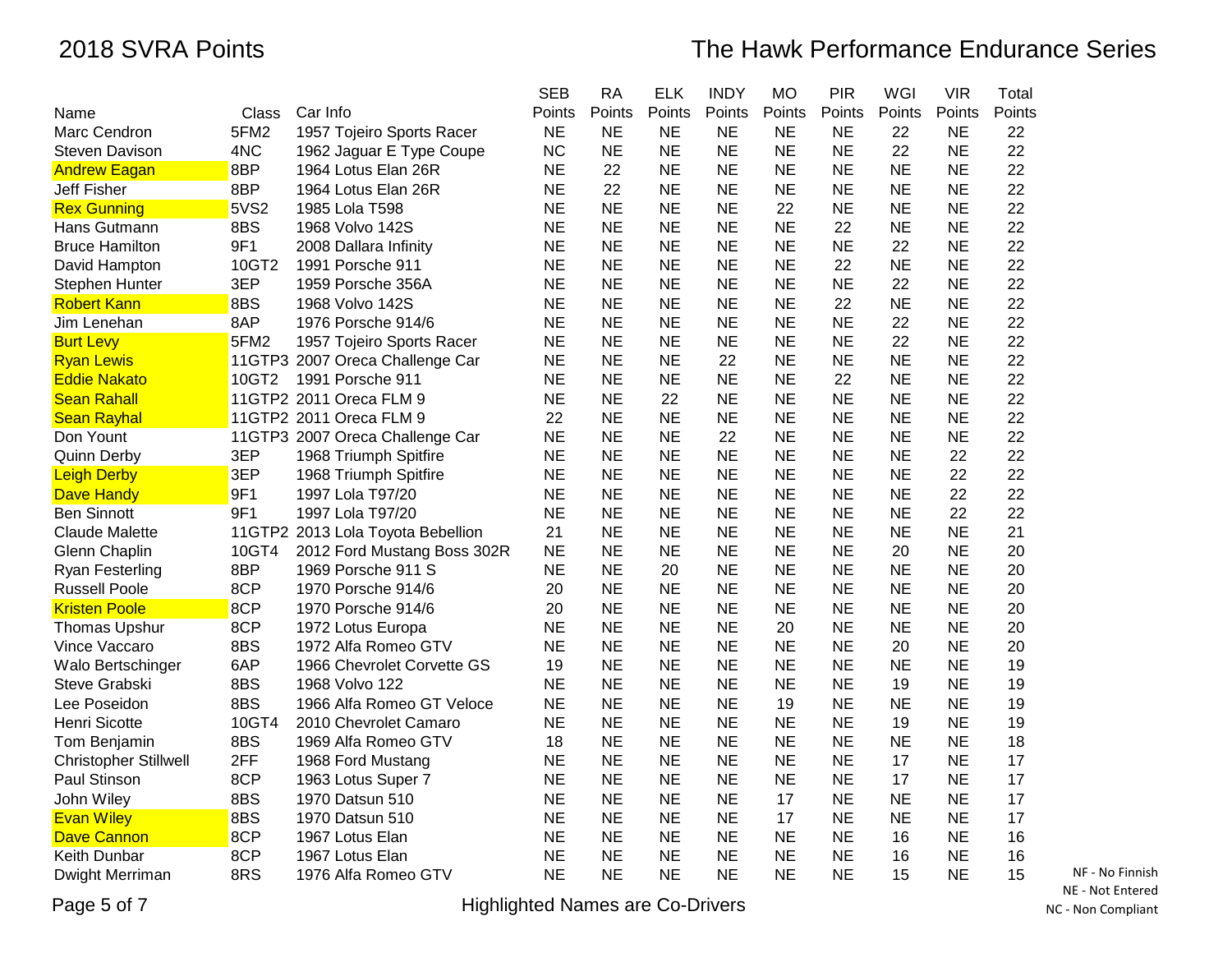|                          |       |                                 | <b>SEB</b> | <b>RA</b> | <b>ELK</b> | <b>INDY</b> | <b>MO</b> | <b>PIR</b> | WGI       | <b>VIR</b> | Total  |
|--------------------------|-------|---------------------------------|------------|-----------|------------|-------------|-----------|------------|-----------|------------|--------|
| Name                     | Class | Car Info                        | Points     | Points    | Points     | Points      | Points    | Points     | Points    | Points     | Points |
| <b>Kyle Tilley</b>       | 8RS   | 1976 Alfa Romeo GTV             | <b>NE</b>  | <b>NE</b> | <b>NE</b>  | <b>NE</b>   | <b>NE</b> | <b>NE</b>  | 15        | NE         | 15     |
| <b>Roman Tucker</b>      | 8DP   | 1969 Alfa Romeo Spider          | <b>NE</b>  | <b>NE</b> | NE         | <b>NE</b>   | <b>NE</b> | <b>NE</b>  | 15        | <b>NE</b>  | 15     |
| <b>Steve Byrne</b>       | 3CP   | 1967 Datsun 2000                | <b>NE</b>  | <b>NE</b> | <b>NE</b>  | 5           | <b>NE</b> | <b>NE</b>  | <b>NE</b> | 5          | 10     |
| <b>Wesley Pace</b>       | 3CP   | 1967 Datsun 2000                | <b>NE</b>  | <b>NE</b> | <b>NE</b>  | 5           | <b>NE</b> | <b>NE</b>  | <b>NE</b> | 5          | 10     |
| Ramin Addolvahadi        | 10GT4 | 2009 Aston Martin GT4           | 5          | <b>NE</b> | NE         | <b>NE</b>   | <b>NE</b> | <b>NE</b>  | <b>NE</b> | ΝE         | 5      |
| Jeremiah Altermatt       | 8BS   | 1975 Datsun 510                 | ΝE         | <b>NE</b> | NE         | <b>NE</b>   | 5         | <b>NE</b>  | <b>NE</b> | ΝE         | 5      |
| <b>Kadie Casey</b>       | 8CP   | 1966 Lotus Elan                 | <b>NE</b>  | <b>NE</b> | <b>NE</b>  | <b>NE</b>   | <b>NE</b> | 5          | <b>NE</b> | <b>NE</b>  | 5      |
| <b>Bryan Collyer</b>     | 10SC3 | 2001 Chevrolet Monte Carlo      | <b>NE</b>  | <b>NE</b> | <b>NE</b>  | <b>NE</b>   | <b>NE</b> | <b>NE</b>  | 5         | <b>NE</b>  | 5      |
| Mark Congleton           | 12MP3 | 2004 Mini Cooper S              | <b>NE</b>  | <b>NE</b> | <b>NE</b>  | <b>NE</b>   | 5         | <b>NE</b>  | <b>NE</b> | <b>NE</b>  | 5      |
| Jose Cortes              | 10GT4 | 2000 Chevrolet Corvette GT1     | <b>NE</b>  | <b>NE</b> | <b>NE</b>  | <b>NE</b>   | 5         | <b>NE</b>  | <b>NE</b> | <b>NE</b>  | 5      |
| Damon DeSantis           | 6AP   | 1974 Porsche 911S               | <b>NE</b>  | <b>NE</b> | <b>NE</b>  | <b>NE</b>   | <b>NE</b> | <b>NE</b>  | 5         | <b>NE</b>  | 5      |
| Paul Gaudio              | 8CP   | 1966 Lotus Elan                 | <b>NE</b>  | <b>NE</b> | <b>NE</b>  | <b>NE</b>   | <b>NE</b> | 5          | <b>NE</b> | <b>NE</b>  | 5      |
| <b>Steve Gilmore</b>     | 8CP   | 1967 Porsche 911                | <b>NE</b>  | <b>NE</b> | <b>NE</b>  | <b>NE</b>   | <b>NE</b> | 5          | <b>NE</b> | <b>NE</b>  | 5      |
| Stephen Hamman           | 10GT4 | 2004 BMW M3                     | <b>NE</b>  | <b>NE</b> | 5          | <b>NE</b>   | <b>NE</b> | <b>NE</b>  | <b>NE</b> | <b>NE</b>  | 5      |
| <b>David Hinton</b>      | 6AP   | 1974 Porsche 911S               | NE         | <b>NE</b> | <b>NE</b>  | <b>NE</b>   | NE        | NE         | 5         | ΝE         | 5      |
| <b>Richard Kurtz</b>     | 8BS   | 1975 Datsun 510                 | <b>NE</b>  | <b>NE</b> | <b>NE</b>  | <b>NE</b>   | 5         | <b>NE</b>  | <b>NE</b> | <b>NE</b>  | 5      |
| <b>Bernardo Martinez</b> | 8BS   | 1972 Alfa Romeo Berlina         | <b>NE</b>  | <b>NE</b> | <b>NE</b>  | <b>NE</b>   | 5         | <b>NE</b>  | <b>NE</b> | NE         | 5      |
| Jeff Mitchell            | 8BS   | 1974 BMW 2002                   | <b>NE</b>  | <b>NE</b> | <b>NE</b>  | <b>NE</b>   | 5         | <b>NE</b>  | <b>NE</b> | <b>NE</b>  | 5      |
| <b>Andrew Moore</b>      | 3EP   | 1965 MGB roadster               | NE         | <b>NE</b> | <b>NE</b>  | <b>NE</b>   | NE        | <b>NE</b>  | 5         | <b>NE</b>  | 5      |
| <b>Robert Pink</b>       | 8CP   | 1972 Datsun 240Z                | <b>NE</b>  | <b>NE</b> | <b>NE</b>  | 5           | <b>NE</b> | <b>NE</b>  | <b>NE</b> | <b>NE</b>  | 5      |
| Maor Primo               | 8BS   | 1967 Alfa Romeo GT Jr           | <b>NE</b>  | <b>NE</b> | <b>NE</b>  | <b>NE</b>   | 5         | <b>NE</b>  | <b>NE</b> | <b>NE</b>  | 5      |
| Claire Schwendeman       | 6BP   | 1968 Chevrolet Corvette Roadste | <b>NE</b>  | <b>NE</b> | <b>NE</b>  | 5           | <b>NE</b> | <b>NE</b>  | <b>NE</b> | <b>NE</b>  | 5      |
| <b>Alan Sevadjian</b>    | 6BP   | 1968 Chevrolet Corvette Roadste | <b>NE</b>  | <b>NE</b> | <b>NE</b>  | 5           | <b>NE</b> | <b>NE</b>  | <b>NE</b> | <b>NE</b>  | 5      |
| Roman Tucker             | 8BS   | 1972 Alfa Romeo Berlina         | <b>NE</b>  | <b>NE</b> | <b>NE</b>  | <b>NE</b>   | 5         | <b>NE</b>  | <b>NE</b> | ΝE         | 5      |
| Lawrence Webster         | 10GT4 | 2008 Porsche 911 Cup            | <b>NE</b>  | <b>NE</b> | 5          | <b>NE</b>   | <b>NE</b> | <b>NE</b>  | <b>NE</b> | <b>NE</b>  | 5      |
| <b>Richard Bateman</b>   | 1GT   | 1979 Datsun B210                | <b>NE</b>  | <b>NE</b> | <b>NE</b>  | <b>NE</b>   | <b>NE</b> | <b>NE</b>  | <b>NE</b> | 5          | 5      |
| <b>Andre Banberdys</b>   | 2PCF  | 1984 Swift DB1                  | <b>NE</b>  | <b>NE</b> | <b>NE</b>  | <b>NF</b>   | <b>NE</b> | <b>NE</b>  | <b>NE</b> | ΝE         | 0      |
| Robert Bosworth          | 6NC   | 1969 Chevrolet Corvette         | <b>NE</b>  | <b>NE</b> | NE         | <b>NE</b>   | NE        | NE         | 0         | ΝE         | 0      |
| James Cope               | 5VS2  | 1986 Swift DB 2                 | <b>NE</b>  | <b>NE</b> | <b>NF</b>  | <b>NE</b>   | <b>NE</b> | <b>NE</b>  | <b>NE</b> | <b>NE</b>  | 0      |
| Dan Cowdrey              | 2FF   | 1970 Titan MK6                  | <b>NE</b>  | <b>NE</b> | <b>NE</b>  | <b>NF</b>   | <b>NE</b> | <b>NE</b>  | <b>NE</b> | ΝE         | 0      |
| <b>Dave Ernst</b>        | 1FP   | 1966 Austin Healey Sprite       | <b>NE</b>  | <b>NE</b> | <b>NE</b>  | <b>NF</b>   | <b>NE</b> | <b>NE</b>  | <b>NE</b> | <b>NE</b>  | 0      |
| B. John Feng             | 1FP   | 1957 Alfa Romeo Giulietta Spyde | <b>NE</b>  | <b>NE</b> | <b>NE</b>  | <b>NE</b>   | <b>NE</b> | <b>NE</b>  | $\pmb{0}$ | <b>NE</b>  | 0      |
| Simon Gregg              | 10NC  | 2017 Chevrolet Corvette         | <b>NE</b>  | <b>NE</b> | <b>NC</b>  | <b>NE</b>   | <b>NE</b> | <b>NE</b>  | <b>NE</b> | <b>NE</b>  | 0      |
| Jim Heck                 | 6NC   | 1969 Chevrolet Corvette         | <b>NE</b>  | <b>NE</b> | <b>NE</b>  | <b>NE</b>   | <b>NE</b> | <b>NE</b>  | $\pmb{0}$ | <b>NE</b>  | 0      |
| John Higgins             | 8AP   | 1975 Porsche 911                | <b>NE</b>  | <b>NE</b> | <b>NE</b>  | <b>NE</b>   | <b>DQ</b> | <b>NE</b>  | <b>NE</b> | <b>NE</b>  | 0      |
| <b>Philip Lewis</b>      | 9FA5  | 1972 Matich A50                 | <b>NE</b>  | <b>NE</b> | <b>NE</b>  | <b>NF</b>   | <b>NE</b> | <b>NE</b>  | <b>NE</b> | <b>NE</b>  | 0      |
| Steven Lisa              | 6NC   | 1964 Ford Galaxie               | <b>NE</b>  | <b>NE</b> | <b>NE</b>  | <b>NE</b>   | <b>NC</b> | <b>NE</b>  | <b>NE</b> | ΝE         | 0      |
| Larry Lunda              | 8NC   | 1979 Porsche 924                | <b>NE</b>  | <b>NE</b> | <b>NC</b>  | <b>NE</b>   | <b>NE</b> | <b>NE</b>  | <b>NE</b> | <b>NE</b>  | 0      |
| <b>Richard Mitchell</b>  | 2PCF  | 1984 Swift DB1                  | <b>NE</b>  | <b>NE</b> | <b>NE</b>  | <b>NF</b>   | <b>NE</b> | <b>NE</b>  | <b>NE</b> | <b>NE</b>  | 0      |
| <b>Bruce Newcomer</b>    | 1FP   | 1966 Austin Healey Sprite       | NE         | <b>NE</b> | NE         | <b>NF</b>   | <b>NE</b> | <b>NE</b>  | <b>NE</b> | <b>NE</b>  | 0      |